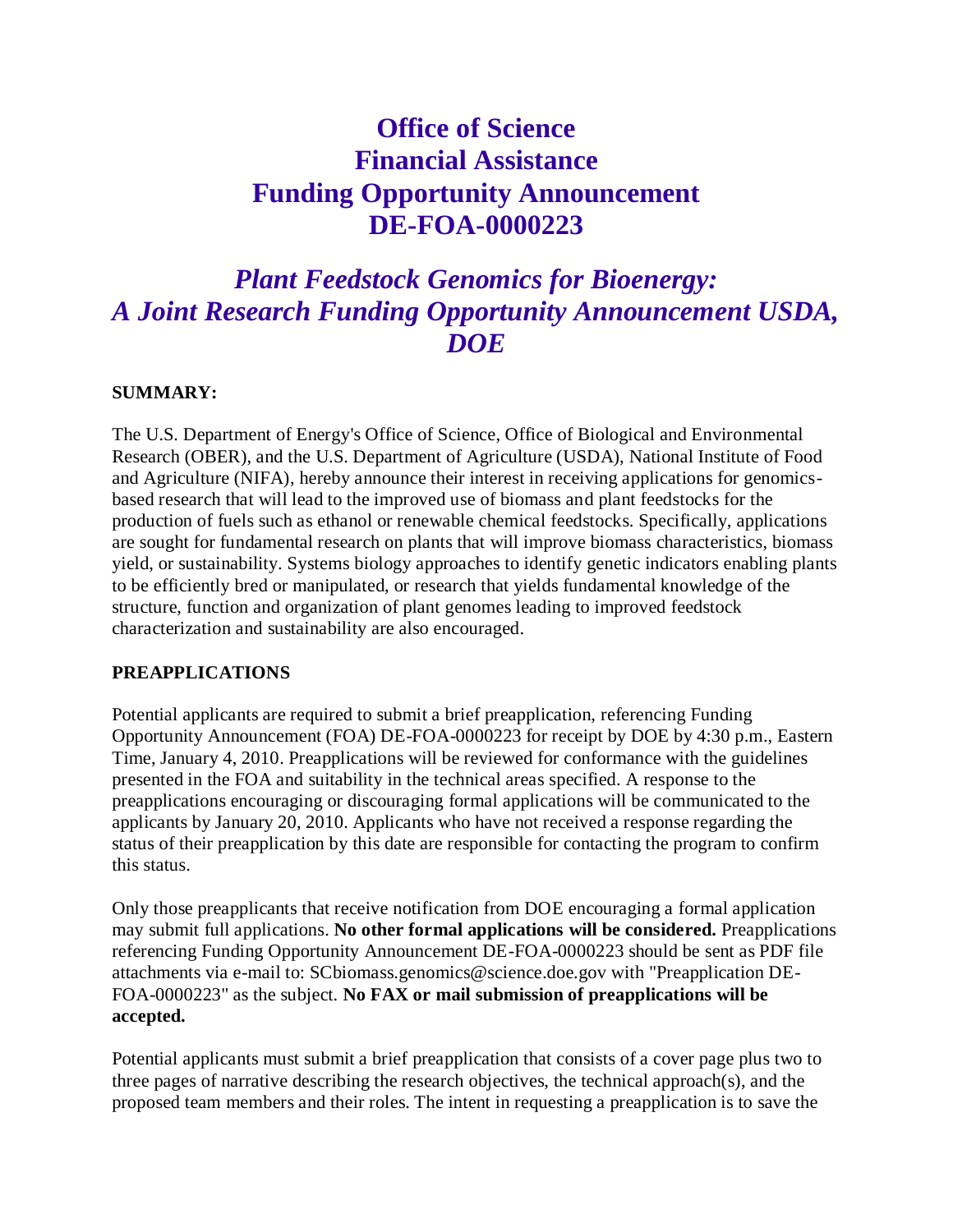time and effort of applicants in preparing and submitting a formal project application that may be inappropriate for the program. Preapplications will be reviewed relative to the scope and research needs as outlined in the summary paragraph and in the SUPPLEMENTARY INFORMATION. The preapplication must identify, on the cover sheet, the title of the project, the institution or organization, principal investigator name, telephone number, fax number, and e-mail address. No budget information or biographical data need be included, nor is an institutional endorsement necessary.

# **APPLICATION DUE DATE: February 18, 2010, 8:00 p.m. Eastern Time**

Formal applications submitted in response to this FOA must be received by February 18, 2010, 8:00 p.m. Eastern time, to permit timely consideration of awards.

### **APPLICATIONS RECEIVED AFTER THE DEADLINE WILL NOT BE REVIEWED OR CONSIDERED FOR AWARD.**

# **IMPORTANT SUBMISSION INFORMATION:**

The full text of the Funding Opportunity Announcement (FOA) is located on FedConnect. Instructions for completing the Grant Application Package are contained in the full text of the FOA which can be obtained at: [https://www.fedconnect.net/FedConnect/?doc=DE-FOA-](https://www.fedconnect.net/FedConnect/?doc=DE-FOA-0000223&agency=DOE)[0000223&agency=DOE.](https://www.fedconnect.net/FedConnect/?doc=DE-FOA-0000223&agency=DOE) To search for the FOA in FedConnect click on "Search Public Opportunities". Under "Search Criteria", select "Advanced Options", enter a portion of the title "Plant Feedstock Genomics for Bioenergy: A Joint Research Funding Opportunity Announcement USDA, DOE", then click on "Search". Once the screen comes up, locate the appropriate Announcement.

In order to be considered for award, Applicants must follow the instructions contained in the Funding Opportunity Announcement.

**WHERE TO SUBMIT:** Applications must be submitted through Grants.gov to be considered for award.

You cannot submit an application through Grants.gov unless you are registered. Please read the registration requirements carefully and start the process immediately. Remember you have to update your CCR registration annually. If you have any questions about your registration, you should contact the Grants.gov Helpdesk at 1-800-518-4726 to verify that you are still registered in [Grants.gov.](http://www.grants.gov/)

**Registration Requirements:** There are several one-time actions you must complete in order to submit an application through Grants.gov (e.g., obtain a Dun and Bradstreet Data Universal Numbering System (DUNS) number, register with the Central Contract Registry (CCR), register with the credential provider, and register with Grants.gov). See [http://www.grants.gov/GetStarted.](http://www.grants.gov/GetStarted) Use the Grants.gov Organization Registration Checklist at <http://www.grants.gov/assets/OrganizationRegCheck.pdf> to guide you through the process. Designating an E-Business Point of Contact (EBiz POC) and obtaining a special password called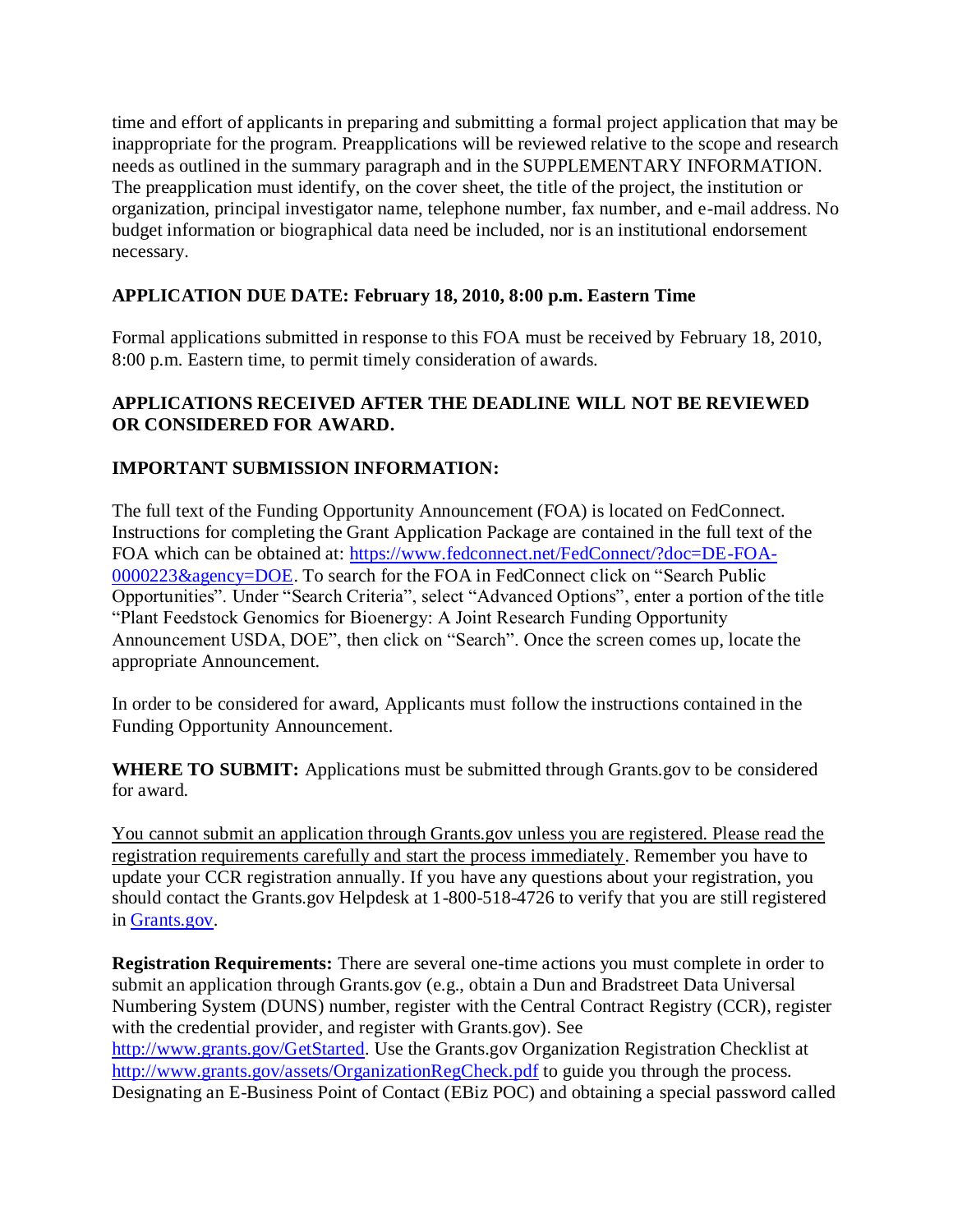an MPIN are important steps in the CCR registration process. Applicants, who are not registered with CCR and Grants.gov, should allow at least 21 days to complete these requirements. It is suggested that the process be started as soon as possible.

**IMPORTANT NOTICE TO POTENTIAL APPLICANTS:** When you have completed the process, you should call the Grants.gov Helpdesk at 1-800-518-4726 to verify that you have completed the final step (i.e. Grants.gov registration).

**Questions:** Questions relating to the registration process, system requirements, how an application form works, or the submittal process must be directed to Grants.gov at 1-800-518- 4726 or support@grants.gov. Part VII of the FOA explains how to submit other questions to the Department of Energy (DOE).

#### **All applications should be in a single PDF file.**

#### **GENERAL INQUIRIES ABOUT THIS FOA SHOULD BE DIRECTED TO:**

#### **Scientific/Technical Program Contact:**

#### **SCbiomass.genomics@science.doe.gov**

#### **Agency Contacts:**

Dr. Catherine M. Ronning U.S. Department of Energy Office of Biological and Environmental Research Phone: (301) 903-9549 Email: catherine.ronning@science.doe.gov

Dr. Ed Kaleikau United States Department of Agriculture National Institute of Food and Agriculture Email: ekaleikau@nifa.usda.gov

#### **SUPPLEMENTARY INFORMATION:**

Renewable energy from biomass has the potential to reduce or remove dependency on fossil fuels as well as reduce negative environmental impacts from emissions of greenhouse gases and toxic pollutants. Realizing this potential will require the simultaneous development of high yielding biomass production systems and bioconversion technologies that efficiently convert biomass energy into the forms of energy usable by industry. Most agricultural research to date has focused on enhancing the production of seeds, roots and tubers that are used for food and feed production. However, these improvements in food crops have frequently been directed towards increases in starch content with a corresponding reduction of lignocellulose accumulation. Research applications are solicited in the area of improved fundamental understanding of lignocellulosic accumulation and regulation that will lead to improved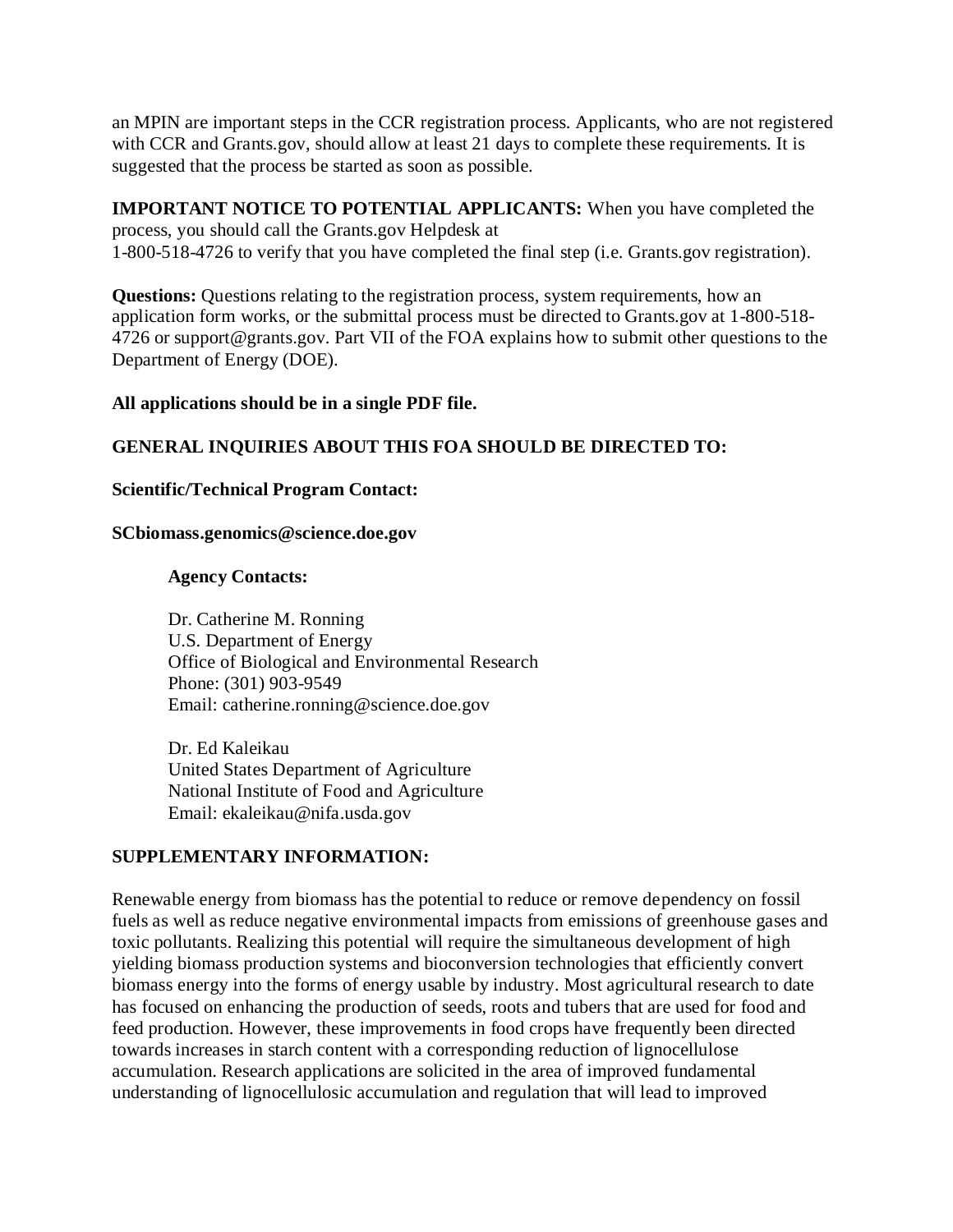utilization of plant biomass for the production of fuels such as ethanol or renewable chemical feedstocks. This FOA continues a commitment, initiated in 2006, to conduct a fundamental research program in biomass genomics, to provide the scientific foundation to facilitate the use of lignocellulosic materials, either primary material or agricultural residues, for bioenergy and biofuels. The rationale for developing lignocellulosic crops for energy is that less intensive production techniques and poorer quality land can be used for these crops, thereby avoiding competition with food production on better quality land.

Significant advances in breeding, molecular genetics, and genomic technologies provide an opportunity to build upon the existing knowledgebase of plant biology to be able to confidently predict and manipulate their biological function for bioenergy resources. Specific areas of interest include:

- Elucidation of the regulation of gene networks, proteins and metabolites for manipulation of plant feedstocks for improved productivity and sustainability, and improved water use efficiency and nutrient utilization
- Elucidation of the regulation of gene networks, proteins and metabolites for advanced understanding of carbon partitioning and nutrient cycling in plant feedstocks.
- Comparative approaches to enhance fundamental knowledge of the structure, function, and organization of plant genomes leading to innovative strategies for feedstock characterization, breeding or manipulation.

The use or development of model biological systems is acceptable; however, a specific statement must be provided on the linkage of the model to current or future biomass energy crops. The use or augmentation of existing genomic information and resources is strongly encouraged; relevant plants for which preliminary genome information has been obtained at the DOE Joint Genome Institute include maize, poplar, sorghum, soybean, switchgrass, and Brachypodium.

Research that seeks to increase starch content for improved nutrient qualities or to facilitate the digestion and fermentation of starch to produce sugars and other bio-based products or biofuels is not the focus of this FOA. Also, research that seeks to increase grain yield or seed-oil production is not the focus of this FOA.

Projects that would primarily involve field demonstrations or testing or empirical screening for biomass quality characteristics **will not be** considered for funding. Projects **should not** request support for whole genome-scale sequencing; such requests should be submitted separately to the DOE Joint Genome Institute's Community Sequencing Program for an independent merit review (see information at [http://www.jgi.doe.gov/CSP/index.html\)](http://www.jgi.doe.gov/CSP/index.html).

This FOA strongly encourages individual investigators as well as interdisciplinary teams that assemble a range of expertise into a coordinated approach; for the latter situation, applicants must include a clear plan describing the individual contributions of each participant, as well as the overall management scheme.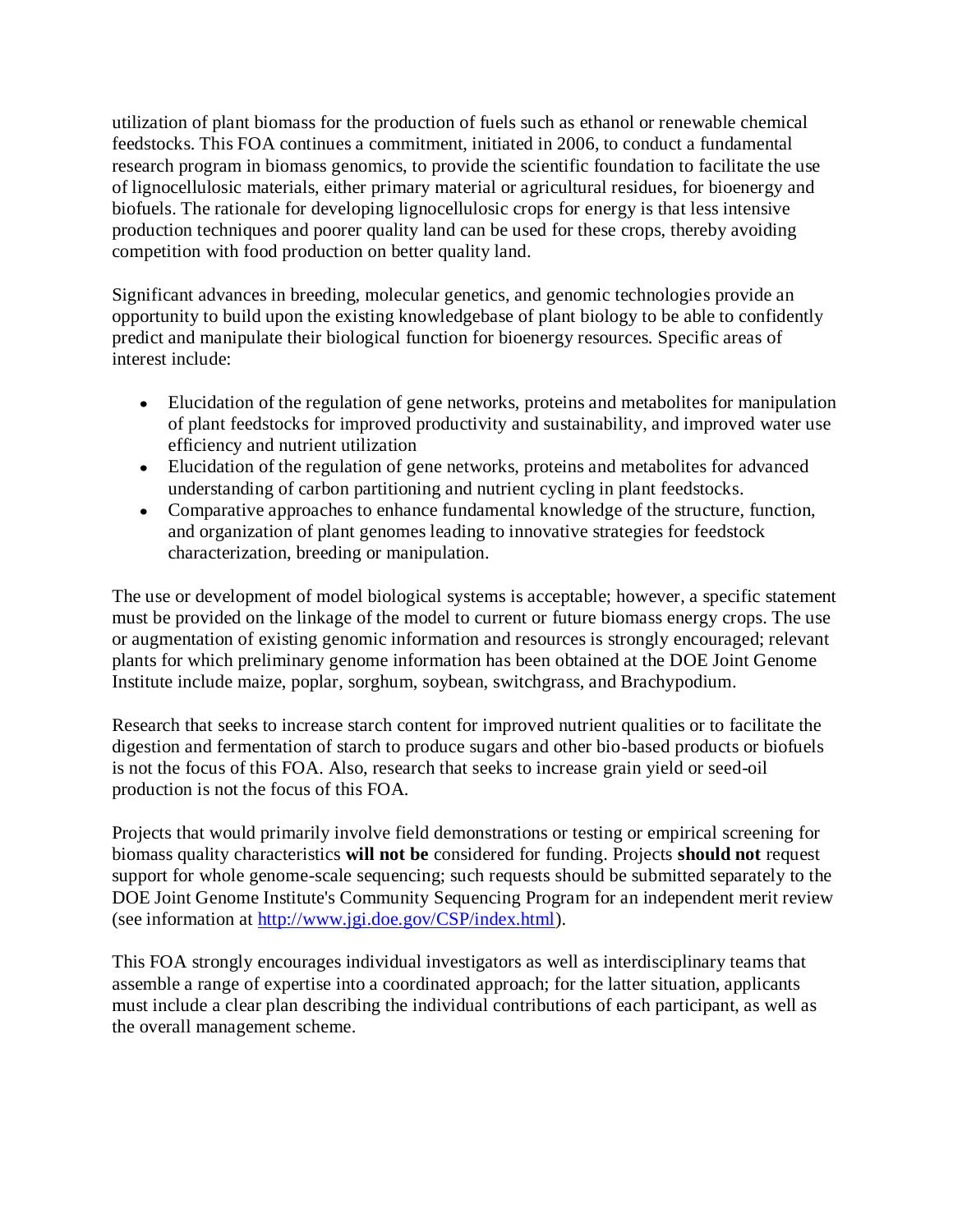Information about the DOE Genomic Science (Genomics:GTL) data release policy, with which awardees will be expected to comply, is available at <http://genomicscience.energy.gov/datasharing/index.shtml>

## For USDA:

- All sequence and expression data must be released to public repositories (e.g., Genbank under the Bermuda standards; GEO under MIAME compliance; etc.). All phenotype and map data must be deposited into an appropriate public database (e.g., major databases of the research community, etc.) in a rapid timeframe after quality control tests.
- Researchers are encouraged to confer with the Crop Curators and Crop Germplasm Committees (CGCs) in the USDA National Plant Germplasm System (NPGS) (www.arsgrin.gov/npgs/index.html) regarding the desirability of depositing genetic stocks and experimental plant populations generated into the NPGS genebanks. Crop curators and the researchers need to define mutual responsibilities for quality assurance, replenishing depleting stock, and the projected duration for the NPGS's commitment to curate these materials.
- Beginning in 2007, CGIAR International Agricultural Research Centers (e.g., CIMMYT, IRRI, CIAT, CIP, ICRISAT, ICARDA) and some national genebanks began distributing germplasm of certain crops accompanied by the FAO International Treaty's Standard Material Transfer Agreement (SMTA). Researchers are encouraged to confer with their host institution regarding how such materials should be handled. For further information, see the International Treaty's web site at http://www.planttreaty.org/smta\_en.htm
- For issues about intellectual property policy, applicants should consult the Agency's intellectual property web page at <http://www.nifa.usda.gov/business/awards/intellprop.html>

Information about the program, including prior year award abstracts, is available at [http://www.genomicscience.energy.gov/research/DOEUSDA/.](http://www.genomicscience.energy.gov/research/DOEUSDA/)

# **Program Funding**

It is anticipated that up to \$6 million total will be available for multiple awards to be made in FY 2010 for the Plant Feedstock Genomics for Bioenergy: A Joint Research Funding Opportunity Announcement-USDA, DOE. The number of awards will be contingent on satisfactory peer review, the availability of appropriated funds, and the size of the awards. Multiple year funding is expected. Applications may request project support for up to three years, with out-year support contingent on the availability of funds, progress of the research, and programmatic needs; it is anticipated that this will reflect a long term commitment to improved use of primary feedstocks or residues for energy resources. Annual budgets are expected to range from \$200,000 to \$500,000 total costs. Neither DOE nor USDA is under any obligation to pay for any costs associated with the preparation or submission of an application. DOE and USDA reserve the right to fund, in whole or in part, any, all, or none of the applications submitted in response to this Funding Opportunity Announcement.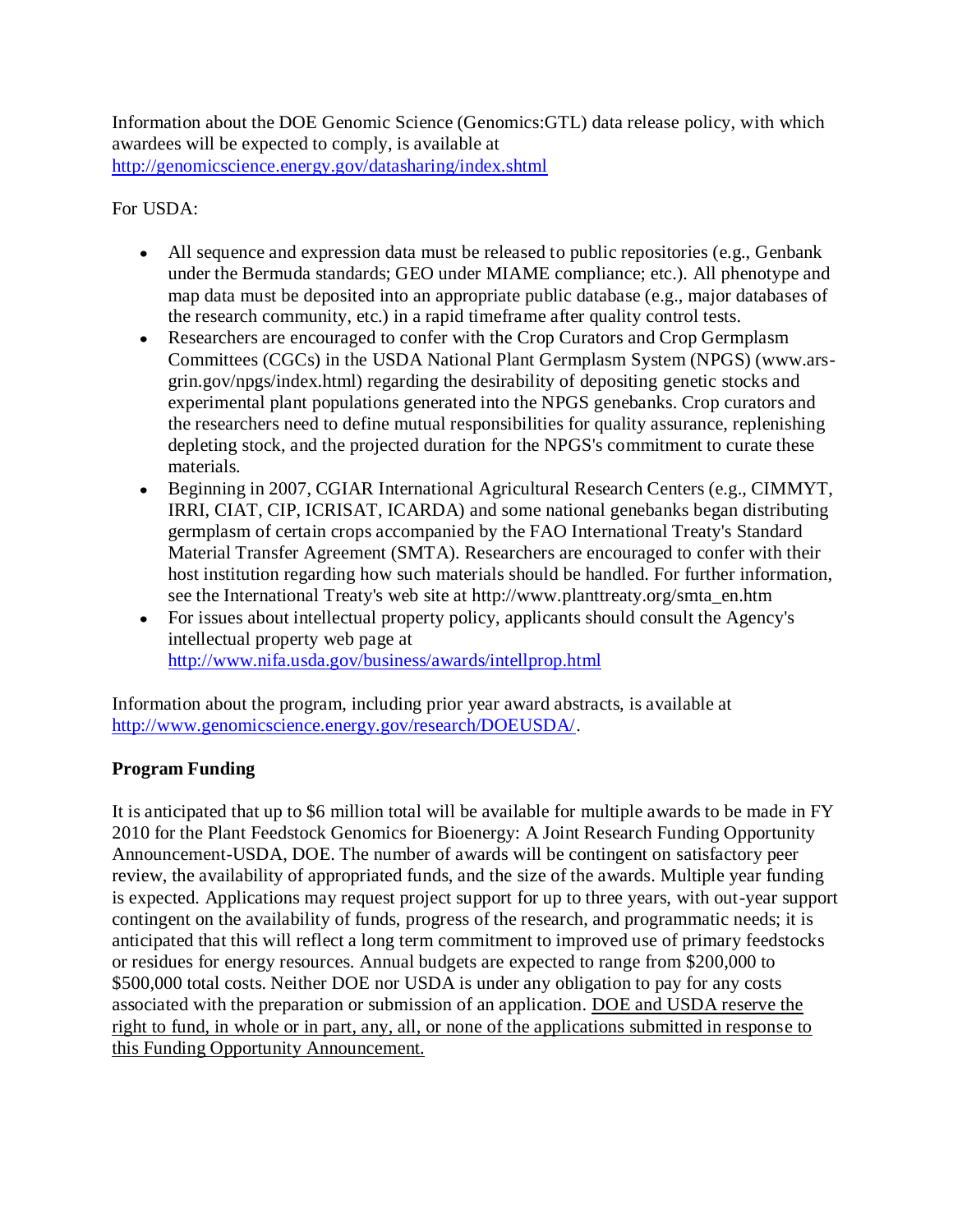In FY 2010 USDA support for this Plant Feedstock Genomics for Bioenergy solicitation is available through the Agriculture and Food Research Initiative (AFRI) Competitive Grants Program.

## **Merit Review**

Applications will be subjected to scientific merit review (peer review) and will be evaluated against the following evaluation criteria which are listed in descending order of importance codified at 10 CFR 605.10(d):

- 1. Scientific and/or Technical Merit of the Project;
- 2. Appropriateness of the Proposed Method or Approach;
- 3. Competency of Applicant's Personnel and Adequacy of Proposed Resources; and
- 4. Reasonableness and Appropriateness of the Proposed Budget.

The evaluation process will include program policy factors such as the relevance of the proposed research to the terms of the announcement and the agencies' programmatic needs. Note that external peer reviewers are selected with regard to both their scientific expertise and the absence of conflict-of-interest issues. Both Federal and non-Federal reviewers may be used, and submission of an application constitutes agreement that this is acceptable to the investigator(s) and the submitting institution.

# **Submission Information**

The following is a list of essential items that an application must contain:

1. The Cover Sheet SF-424 (R&R) - completed by appropriate officials.

2. Research and Related Budget Page(s) (OMB Number: 4040-0001) using U.S. dollars, with supporting written justification sufficient to evaluate the costs of the proposed project. List and explain cost-sharing arrangements, if any. If the application is for a multi-year period, submit a cumulative budget and one budget page for each year of requested support.

3. Research & Related Other Project Information

a. Project Narrative: A detailed description of the proposed project, including the objectives of the project, its relationship to the Office of Science and NIFA programs [\(](http://www.nifa.usda.usda.gov/fo/funding.cfm) [http://www.nifa.usda.usda.gov/fo/funding.cfm\)](http://www.nifa.usda.usda.gov/fo/funding.cfm) and the applicant's plan for carrying it out. Use English only.

b. Biographical Sketches: Detailed information about the background and experience of the principal investigator(s) including references to publications.

c. Facilities and Resources: Include information on the experience of the applicant organization, its facilities and resources.

d. Bibliography of Literature.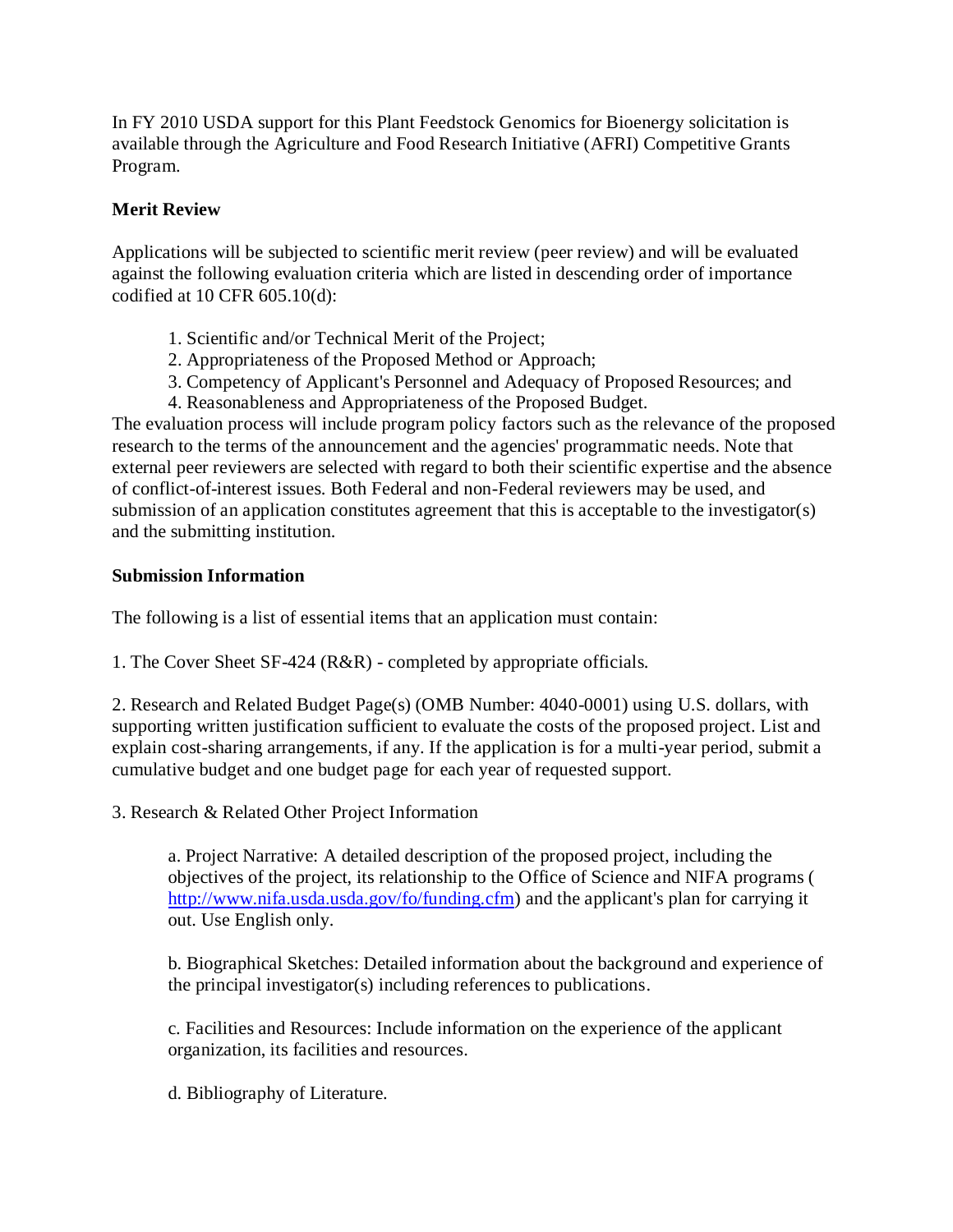e. Statement of all current and pending support for the project and all related projects, and description of support for all projects which involve the principal investigator(s) and the period of time and percent of time devoted to each project.

In addition, for this FOA, applications must conform to the following requirements:

f. The Project Narrative comprises the research plan for the project and is limited, including text and figure legends, to **10 pages maximum** (8.5x11-inch pages of singlespaced, standard 11-point type with 1-inch margins pages), exclusive of attachments such as figures or references. It should contain enough background material in the Introduction, including review of the relevant literature, to demonstrate sufficient knowledge of the state of the science. The major part of the narrative should be devoted to a description and justification of the proposed project, including details of the method to be used. It should also include a timeline for the major activities of the proposed project, and should indicate which project personnel will be responsible for which activities.

g. Inclusion of an abstract or project summary on a separate page with the name of the applicant, mailing address, phone number, FAX number, and E-mail listed.

h. Inclusion of a Table of Contents.

i. Inclusion of signed letters of intent from collaborators (briefly describing the intended contribution of each to the research), and short curriculum vitas for the applicant, collaborators, and any co-PIs.

j. Inclusion of a Conflict of Interest Document (no page limit): This document should be provided in table or spreadsheet form only as an appendix to the full application at the time of submission. The document should consist of a list, in the form of a single **alphabetized** table, with the full names (Last name, first name, middle initial) of all people having a conflict of interest with any senior personnel (PI and Co-PIs) and any named personnel member whose salary is requested in the project budget. Conflicts to be identified are (1) Ph.D. thesis advisors or advisees, (2) collaborators or co-authors for the past 48 months, including postdoctoral advisors or advisees, and (3) any other individuals or organizations with which the investigator has financial ties (please specify type). Members of current Advisory Committees who receive reimbursement for travel or honoraria should be included in this last category.

k. Inclusion of a plan that describes how the project results or resources will be disseminated in a timely manner and in an accessible and usable form to the broader scientific community.

**DOE Eligibility Criteria:** Applicants from U.S. Colleges and universities, non-profit organizations, for-profit commercial organizations, state and local governments, and unaffiliated individuals. Researchers from other Federal agencies are encouraged to submit a preapplication referencing this FOA DE-FOA-0000223; if a formal proposal is encouraged, additional submission information will be provided.